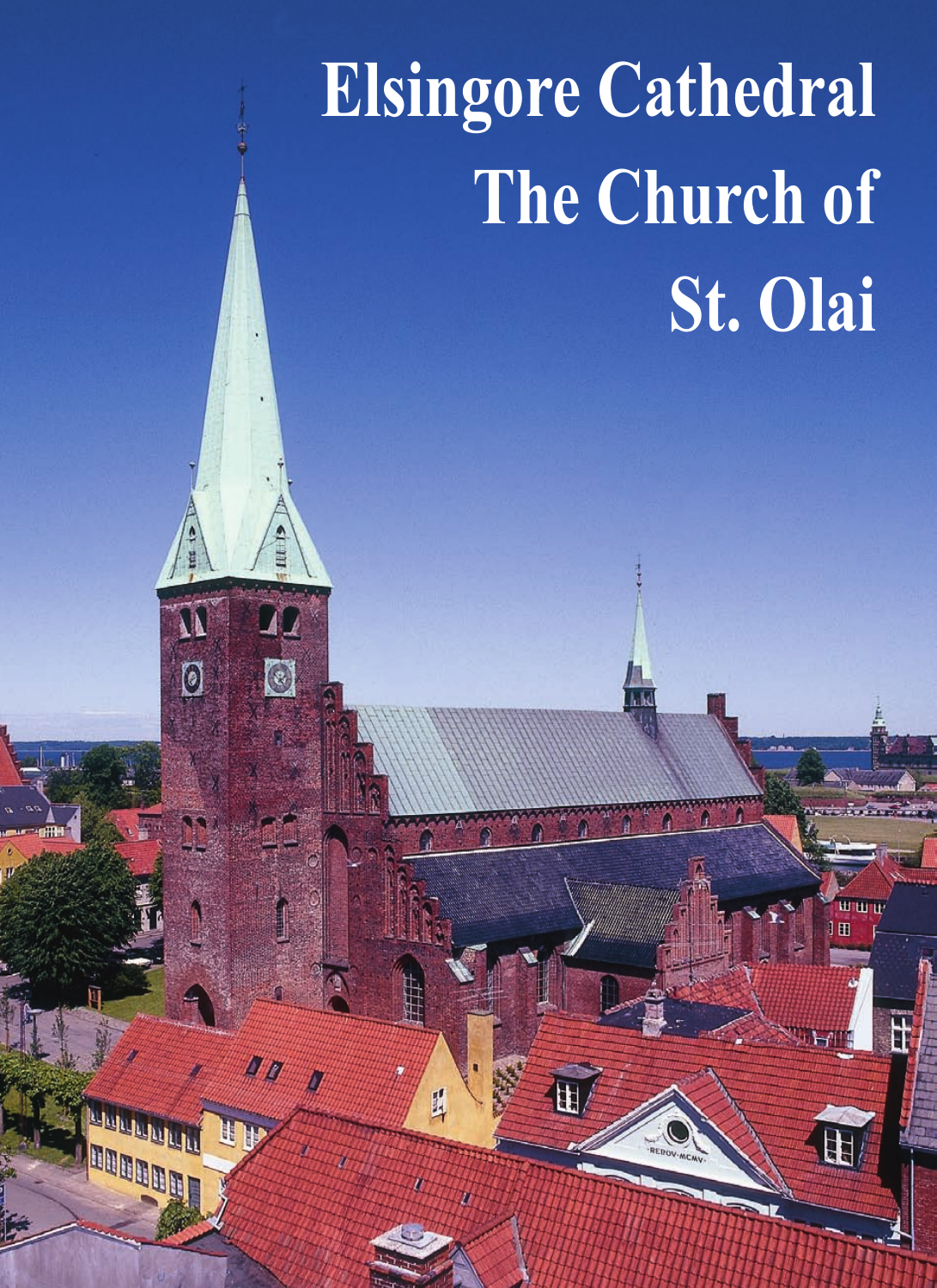

## **Interior**

**1.** Font presented to the church in 1579 by Frantz Lauritsen Skriver and his wife, Bente Poulsdatter, in the year he became mayor. The cover, by an unknown craftsman, dates from 1656. The baptistery is particularly the children's part of the church and its twenty brass balusters were given by wealthy citizens in the names of their children. The wall paintings of Jesus, Paul and the twelve apostles are by Joakim Skovgaard (1899).

**2.** Christening pew, flanking the main W. door, where godparents and guests sat. Henrik the carpenter made it in 1580 for 45 rixdollars. On the wall a sconce (1583). Once an altar to St. Gertrude stood here.

**3.** The imposing organ was built in 1969 by P. G. Andersen, Copenhagen. One of the largest in Denmark it has 54 voices and 3300 pipes.

**4.** Monument to Jens Pederson Grove, Master of the Lighthouse Service, and his wives, Anne Andersdatter and Dorte Mortensdatter. Erected 1640.(see 5.).

**5.** Chandelier, presented in 1633 by Jens Pederson Grove (see 4.). The ornamented rods suspending all four chandeliers are by Casper Firicke, master metal smith to Christian IV.

**6.** Monument to David Hansen, alderman and customs officer, his wives, Karen Hansdatter and Bente Andersdatter and their children. In the painting they are shown kneeling at prayer on red velvet cushions. Erected 1599 (see 7).

**7.** Monument to Frederik Lejel, mayor and customs officer,

and his three wives, Pernille Olesdatter, Kirstine Jensdatter and Sophie Hansdatter. Erected 1601. It is the largest in the church and like 6. and 12. is thought to be the work of Statius Otto of Luneberg.

**8.** Monument to Hans Rostgaard, district revenue officer and administrator of the King's fish-ponds, and his first two wives, Kirsten Pedersdatter and Chatrine Asmundsdatter. He was a famous resistance fighter du ring the Swedish occupation of Kronborg in 1659. The fine painting is attributed, like 21. and 30, to Heinrich Dittmers, the celebrated court portrait painter. Erected c. 1670. Their gravestone.

**9.** Chandelier. To the glory of God and the adornment of the Church of St. Olaf this chandelier is the gift of the right noble and worthy Ivar Pederson, formerly notary at Kronborg and alderman of this town of Helsingor, and Marine Pedersdatter, beloved, godfearing and virtuous wife and mother, anno 1653«.

**10.** Pulpit, dated 1567, is among the oldest in Denmark and one of the most splendid features of the church. In 1568 the churchwarden recorded a contribution of 390 marks from the congregation towards the new pulpit. Jesper Mathiesen received 120 rix-dollars for the pulpit. He was master cabinet-maker to the King at Kronborg and became the first warden of the Helsingor Cabinet-makers' Guild. In 1624 the pulpit was altered somewhat with the addition of new pillars and the tabernacled canopy. Under the frescoed arch used to stand the old organ until it was moved to the W. end of the church in 1726.

**11.** Memorial tablet to Herluf Trolle, the naval hero, and Birgitte GjOe. One of the finest works of the Renaissance in Scandinavia it was made in Antwerp by Cornelis Floris and erected in 1568. The Latin inscription records the very handsome gift the pious couple made to the town's grammar school, in return for which the pupils were to sing in church every morning and evening.

**12.** Monument to Hans Meyer, customs officer, and Anna Thorschmedes, in the style of the high Renaissance, 1603. (see 7.).

**13.** Monument to Laurids Christiansen Rhod, customs officer, recorder and mayor, and Margrete Hansdatter. Erected 1650. In 1754 Hans Jensen Fred- boe bought the monument and the tomb underneath. An interesting example of the extravagant flights of imagination the auricular style was capable of. (see 14. and 19.).

**14.** Chandelier presented by Laurids Christiansen Rhod (see 13.) in 1651.

**15.** Pews are from 1938. The two front pews have finials depicting St. Olaf and the dragon, and in some of the ends are coats of arms from earlier pews.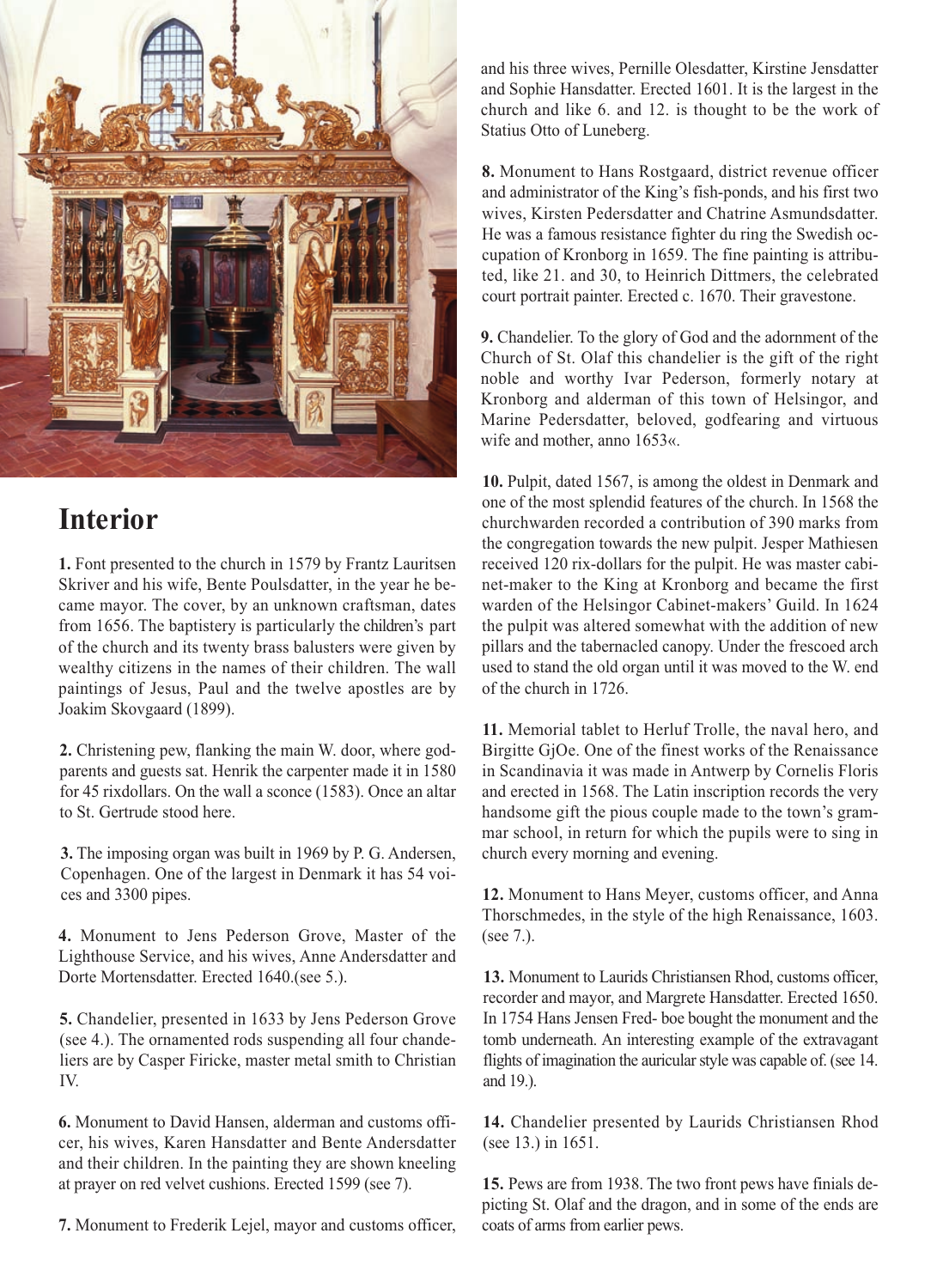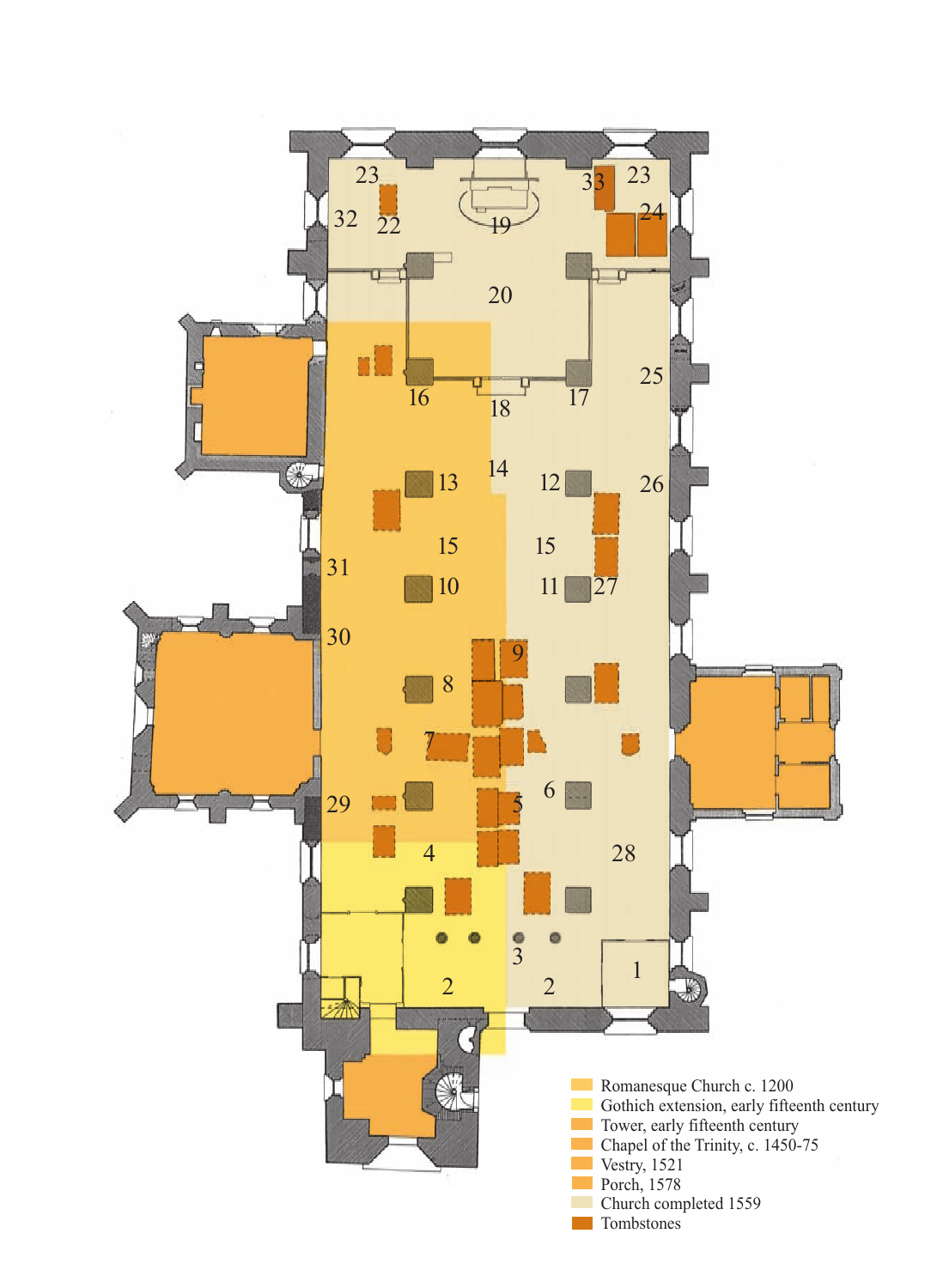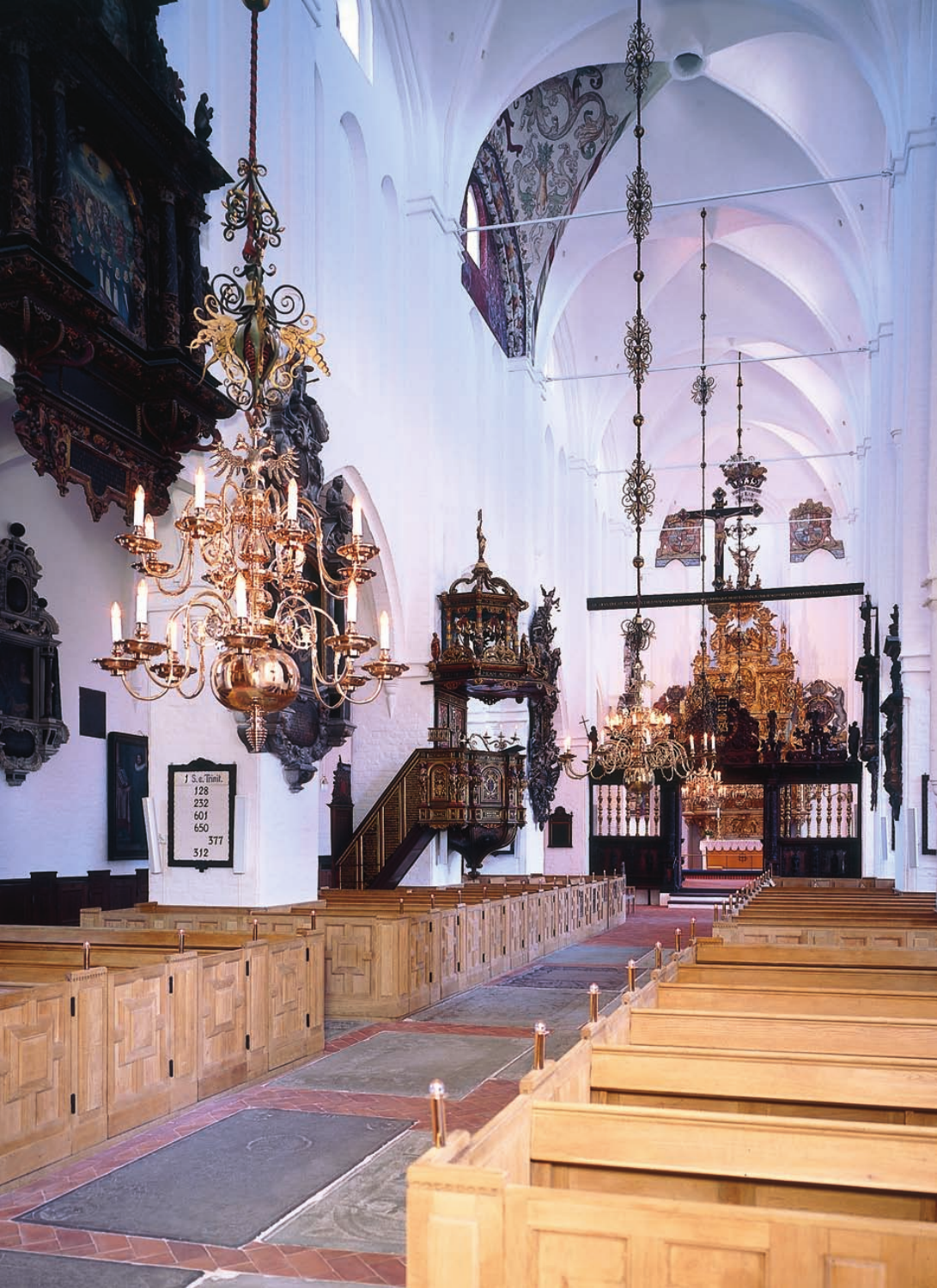**16.** Monument to the first Lutheran rector of the church, Peder Samsing Erected 1576.

**17.** Memorial tablet to the hymn writer Hans Christensen Sthen, who was the incumbent 1566-83.

**18.** Rood screen. Carved in magnificent high Baroque style by Claus Brameyer and Jens Mortensen, 1652-53. One of the herms (in the panel on the S. side between the first and second pillar) depicts a half-naked man with a snub nose and long curly hair. According to tradition it is a likeness of Claus Brameyer. The fine balusters were presented by wealthy citizens and bear the name, device or coat of arms of the giver. The crucifix probably dates from 1521, when the rebuilt church was consecreated. On the back of the screen (seen from the altar- rails) there is a painting (1730) showing the Crucifixion when viewed from the left and the Resurrection from the right.

**19.**Reredos. 12.0 m high it is one of the largest in Denmark. It was carved for the church in the workshop of Lorentz Jørgensen of Holbaek (1664) and cost the large sum of 1350 rixdollars. Originally in natural oak it was painted in white and gold in 1755 at the expense of »the noble and esteemed Hans Jensen Fredboe, citizen and newcomer to this town and Anne Malene Fredboe, a most virtuous wife and mother«. (see 13.) On the altar two Gothic candlesticks, possibly fron the earlier Church of St. Olaf. Behind the altar the Royal Arms and the date 1559, when rebuilding was completed. Two small alabaster shrines, made by Floris and presented in 1560 by Herluf Trolle and Birgitte Gjoe, hang on either side of the high altar. (see 11.).

**20.** Chandelier, presented 1662 by nine young men of the Guild of Pall Bearers from money received as gratuities. The figure on top is that of St. Olaf, the patron saint of the church.

**21.** Monument to two aldermen, Rasmus Regelsen and David Melvin, who married Regelsen's widow, Margrethe Jacobsdatter. Erected prior to 1671 (see 8.).

**22.** In the arch a cannonball, fired by the English fleet on 30th March 1801 when it sailed through the Sound on the way to the Battle of Copenhagen (2nd April 1801).

**23.** Seventeenth century chests used for storing church records and alms for the poor.

**24.** Wall cupboard, dated 1680, in which altar plate was kept until only a few years ago.

**25.** Portraits of seventeenth and eighteenth century rectors on N. and S. walls.

**26.** Slab of black stone on which according to tradition, were written the names of those who had sinned, for all to see. They were excluded from communion and the



Christian community and only received back into the flock when they repented, did public penance and paid a sum of money to the church.

**27.** Poorbox, possibly sixteenth century.

**28.** Ship model, presented by Erland Andersen, a brewer and distiller 1761.

**29.** Silken banner, in memory of the part played by the town militia on 30th March 1801 (see 22.).

**30.** Monument, erected before 1668 by Jørgen von Weelen, alderman, and Sille Hansdatter Kruse, to themselves and her first husband Claus Clausen, merchant and public trustee of Helsingor (see 8.).

**31.** Sixteenth and seventeenth century pews. The numbers on them are from the time when pews were rented for a yearly payment, a custom which continued until 1915.

**32.** Christian Hansen Baden's tombstone was originally placed before the alter over his burial place in the crypt. He was in charge of Kronborg and died during the Swedish occupation, on the 4th December 1618.

**33.** The trapdoor to the French Consuls burial place. There are in all 18 vantts, where renowned citizens from Helsingør from 1600-1700 are buried.